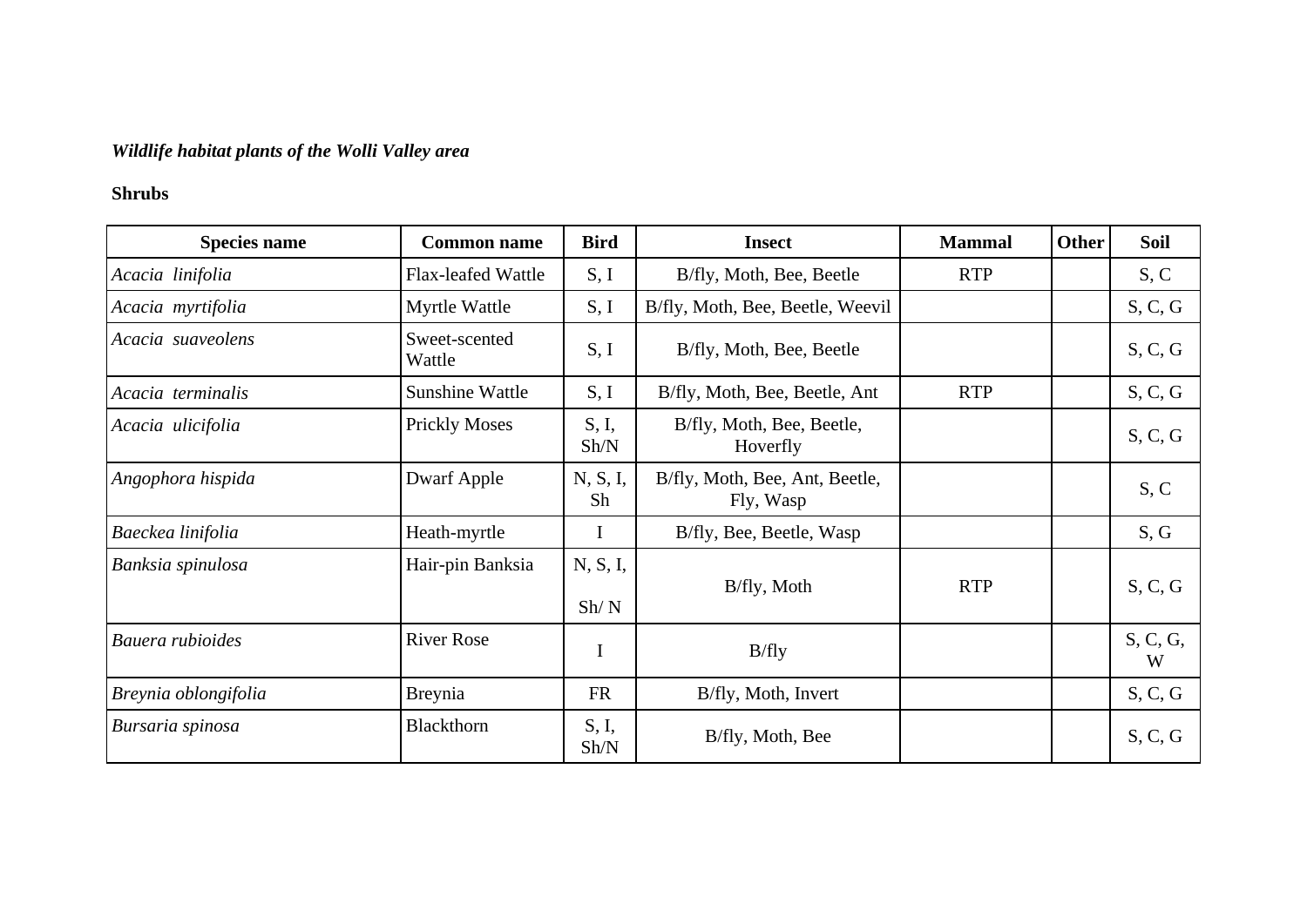| <b>Species name</b>            | <b>Common name</b>                  | <b>Bird</b>      | <b>Insect</b>                                        | <b>Mammal</b>               | <b>Other</b> | <b>Soil</b>   |
|--------------------------------|-------------------------------------|------------------|------------------------------------------------------|-----------------------------|--------------|---------------|
| Callistemon citrinus           | Crimson<br><b>Bottlebrush</b>       | N, S, I          | B/fly, Moth, Bee                                     | GHFF-N/P                    |              | S, C, G,      |
|                                |                                     |                  |                                                      | <b>RTP</b>                  |              | W             |
| Callistemon linearis           | Narrow-leaved<br><b>Bottlebrush</b> | N, S, I          | B/fly, Moth, Bee                                     | <b>RTP</b>                  |              | S, C, G,<br>W |
| Correa reflexa                 |                                     | N, S             | B/fly, Moth                                          |                             |              | S, C, G       |
| Dillwynia retorta var. retorta | Parrot Pea                          | $\mathbf I$      | B/fly, Moth, Bee, BeetleInsects                      |                             |              | S, C, G       |
| Dodonaea triquetra             | Hop Bush                            | S.               | B/fly, Moth                                          |                             |              | S, C, G       |
| Epacris longiflora             | Native Fuchsia                      | N, I             | B/fly, Moth, Bee                                     |                             |              | S, C, G, F    |
| Grevillea buxifolia            | Grey Spider flower                  | N, S             | B/fly, Moth, Bee                                     |                             |              | S, C, G       |
| Grevillea sericea              | Pink Spider Flower                  | N, S, I          | B/fly, Moth, Bee                                     |                             |              | S, C, G       |
| Hakea dactyloides              | <b>Broad-leaved Hakea</b>           | N, S, I          | Moth, Bee                                            |                             |              | S, C, G       |
| Hakea sericea                  | <b>Bushy Needlebush</b>             | N, S, I,         | Moth, Bee                                            |                             |              | S, C, G,      |
|                                |                                     | Sh/N             |                                                      |                             |              | W             |
| Hovea linearis                 |                                     |                  | Moth, Bee                                            |                             |              | S, G          |
| Isopogon anemonifolius         | Drumsticks                          | $\bf{I}$         | Moth                                                 |                             |              | S, C          |
| Jacksonia scoparia             |                                     | S, I             | B/fly, Moth, Bee, Beetle                             |                             |              | S, C, G       |
| Kunzea ambigua                 | <b>Tick Bush</b>                    | N, S? I,<br>Sh/N | B/fly, Moth, Bee, Beetle, Fly,<br>Wasp, Stick Insect | Bandicoot - Sh,<br>RTP-Sh/N |              | S, C, F       |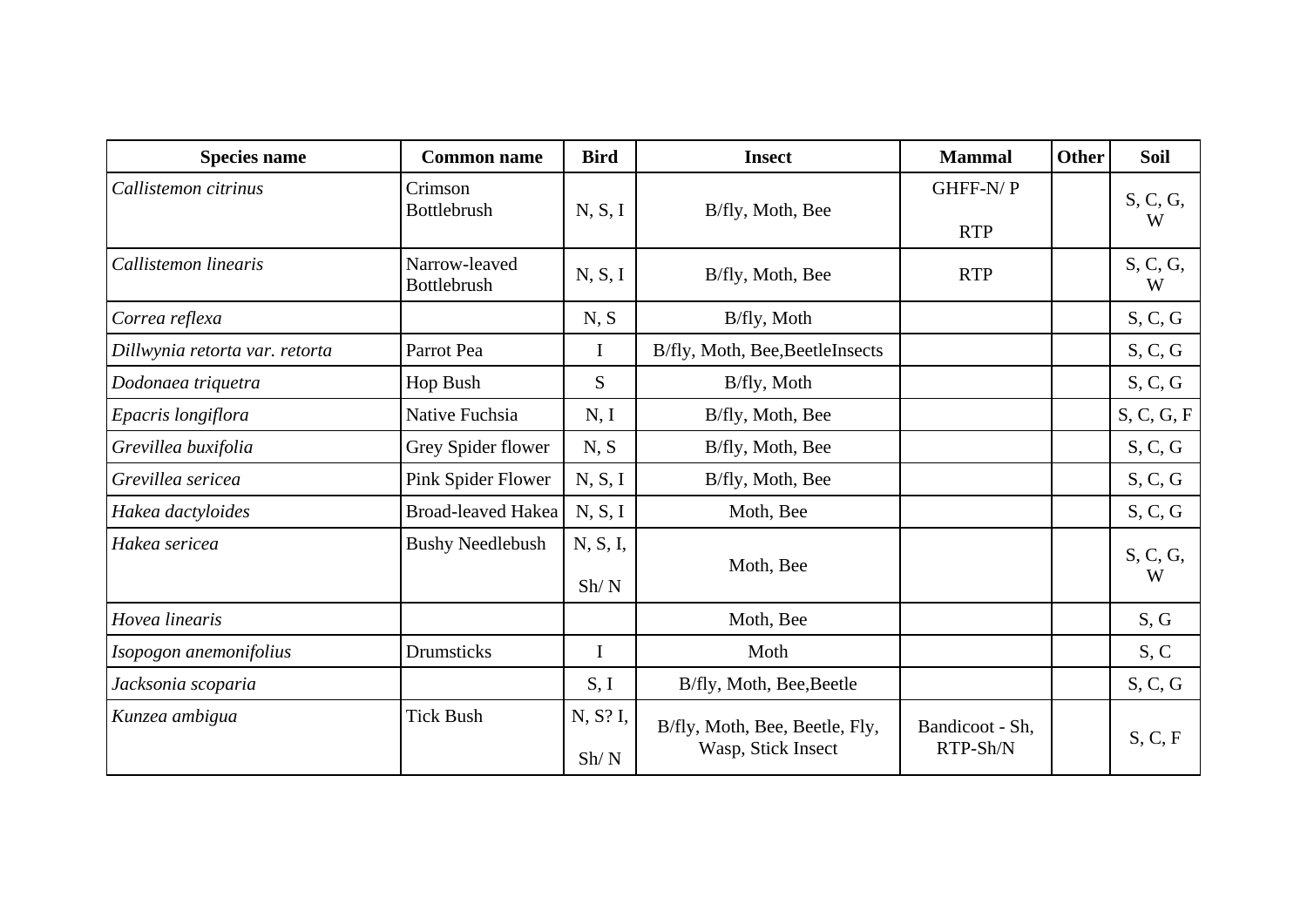| <b>Species name</b>                                           | <b>Common name</b>        | <b>Bird</b>   | <b>Insect</b>                                    | <b>Mammal</b> | <b>Other</b> | Soil                |
|---------------------------------------------------------------|---------------------------|---------------|--------------------------------------------------|---------------|--------------|---------------------|
| Kunzea capitata                                               |                           | N, S, I       | B/fly, Moth, Bee, Beetle                         |               |              | S, W, P             |
| Lambertia formosa                                             | <b>Mountain Devil</b>     | N, Sh/N       | Moth                                             |               |              | S, C, G             |
| Leptospermum polygalifolium<br>(syn. Leptospermum flavescens) | Lemon-scented<br>Tea-tree | S, I,<br>Sh/N | B/fly, Moth, Bee, Beetle, Fly,<br>Wasp, Ant, Bug | $RTP-Sh/N$    |              | S, C, G,<br>W       |
| Leptospermum trinervium (syn.<br>Leptospermum attenuatum)     | Paperbark Tea-tree        | I, $Sh/N$     | B/fly, Moth, Bee, Beetle, Fly,<br>Wasp           | $RTP-Sh/N$    |              | S, C                |
| Melaleuca ericifolia                                          | <b>Swamp Paperbark</b>    | N, S, I,      | B/fly, Moth, Bee, Beetle, Flies                  | <b>RTP</b>    |              | S, C, G,<br>W, P, F |
|                                                               |                           | Sh/N          |                                                  |               |              |                     |
| Melaleuca erubescens                                          | Swamp Paperbark           | N, S, I,      | B/fly, Moth, Bee                                 | <b>RTP</b>    |              | S, C, G,<br>W, P    |
|                                                               |                           | Sh/N          |                                                  |               |              |                     |
| Melaleuca nodosa                                              | <b>Ball Honeymyrtle</b>   | N, S, I,      | B/fly, Moth, Bee, Beetle, Fly<br>Sh/N            |               |              | S, C, G,            |
|                                                               |                           |               |                                                  | <b>RTP</b>    |              | W                   |
| Melaleuca thymifolia                                          |                           | N, S, I,      | B/fly, Moth, Bee, Beetle                         | <b>RTP</b>    |              | S, C, G,            |
|                                                               |                           | Sh/N          |                                                  |               |              | W, P                |
| Olearia microphylla                                           | Daisy Bush                | $\mathbf I$   | B/fly, Moth                                      |               |              | S, C, G             |
| Ozothamnus diosmifolius (syn.<br>Helichrysum diosmifolium)    | Everlasting               |               | B/fly, Moth, Bee                                 |               |              | S, C, G             |
| Persoonia linearis                                            | Geebung                   | <b>FR</b>     | Moth, Bee                                        | Native rats   |              | S, C, G             |